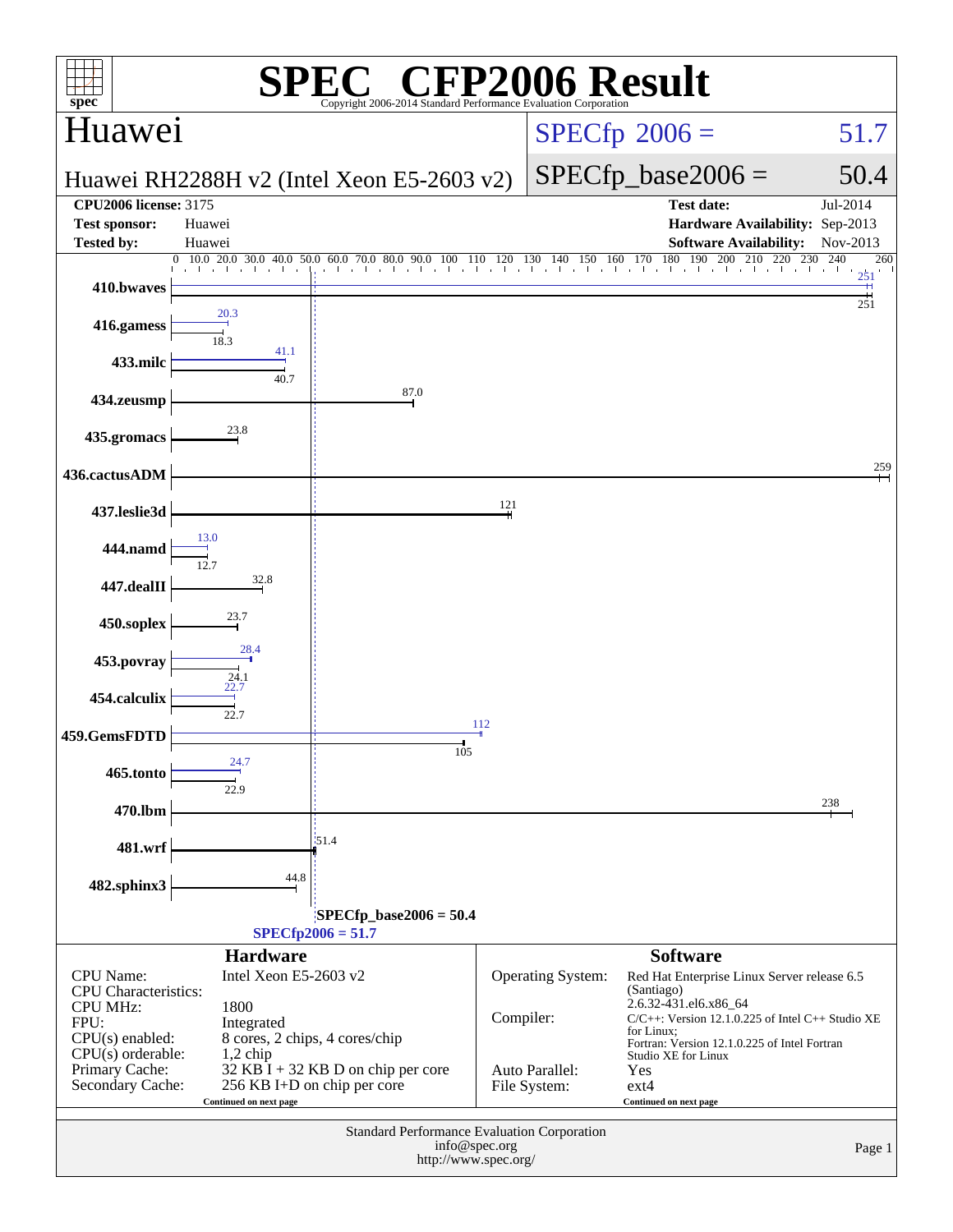

Results appear in the [order in which they were run.](http://www.spec.org/auto/cpu2006/Docs/result-fields.html#RunOrder) Bold underlined text [indicates a median measurement.](http://www.spec.org/auto/cpu2006/Docs/result-fields.html#Median)

#### **[Operating System Notes](http://www.spec.org/auto/cpu2006/Docs/result-fields.html#OperatingSystemNotes)**

Stack size set to unlimited using "ulimit -s unlimited"

#### **[Platform Notes](http://www.spec.org/auto/cpu2006/Docs/result-fields.html#PlatformNotes)**

 BIOS configuration: Set Power Efficiency Mode to Custom Baseboard Management Controller used to adjust the fan speed to 100% Sysinfo program /spec/config/sysinfo.rev6800 \$Rev: 6800 \$ \$Date:: 2011-10-11 #\$ 6f2ebdff5032aaa42e583f96b07f99d3 running on localhost Sun Jul 6 05:19:43 2014

 This section contains SUT (System Under Test) info as seen by some common utilities. To remove or add to this section, see:

Continued on next page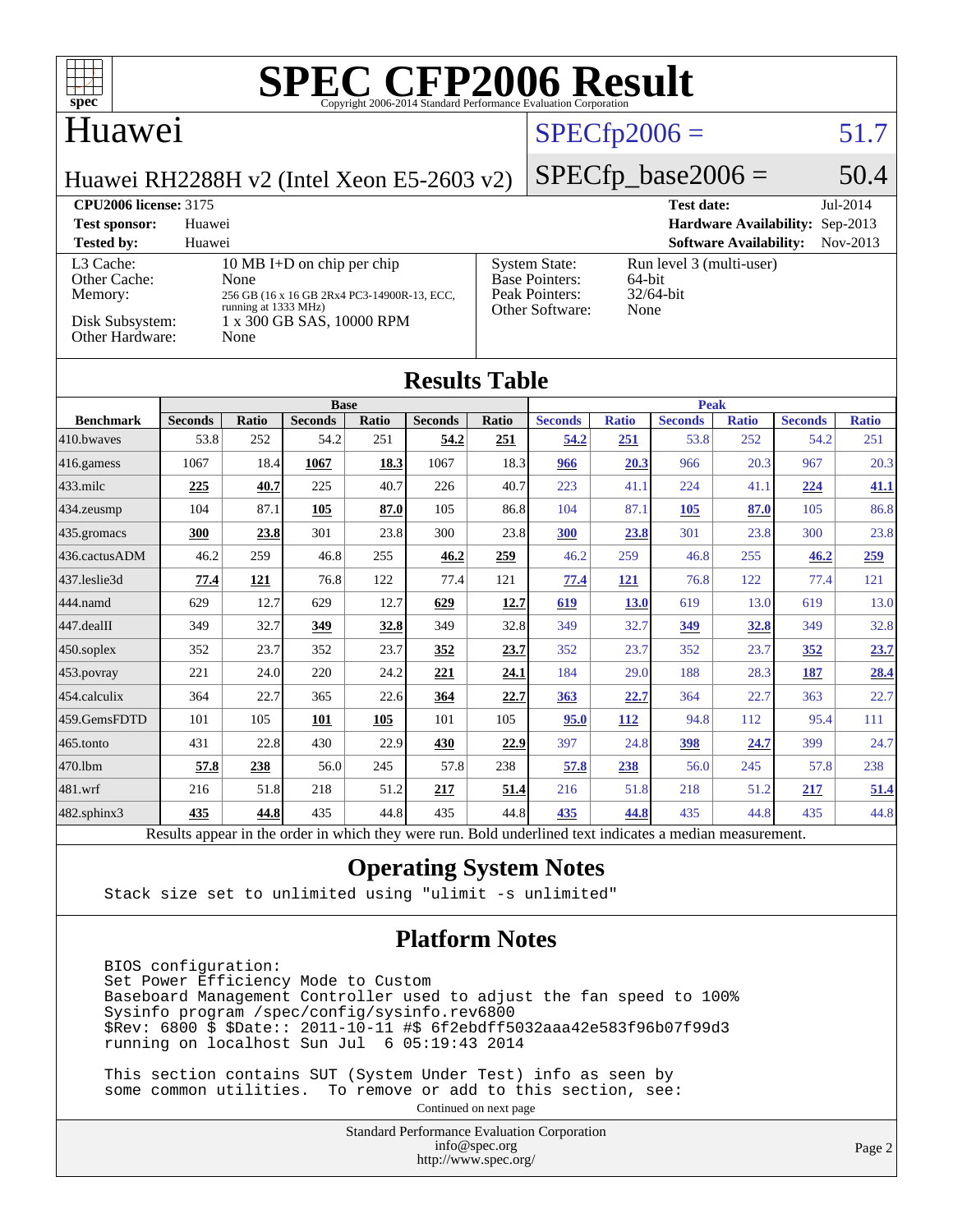

#### Huawei

 $SPECTp2006 = 51.7$ 

Huawei RH2288H v2 (Intel Xeon E5-2603 v2)

**[Tested by:](http://www.spec.org/auto/cpu2006/Docs/result-fields.html#Testedby)** Huawei **[Software Availability:](http://www.spec.org/auto/cpu2006/Docs/result-fields.html#SoftwareAvailability)** Nov-2013

**[CPU2006 license:](http://www.spec.org/auto/cpu2006/Docs/result-fields.html#CPU2006license)** 3175 **[Test date:](http://www.spec.org/auto/cpu2006/Docs/result-fields.html#Testdate)** Jul-2014 **[Test sponsor:](http://www.spec.org/auto/cpu2006/Docs/result-fields.html#Testsponsor)** Huawei **[Hardware Availability:](http://www.spec.org/auto/cpu2006/Docs/result-fields.html#HardwareAvailability)** Sep-2013

 $SPECTp\_base2006 = 50.4$ 

#### **[Platform Notes \(Continued\)](http://www.spec.org/auto/cpu2006/Docs/result-fields.html#PlatformNotes)**

 <http://www.spec.org/cpu2006/Docs/config.html#sysinfo> From /proc/cpuinfo model name : Intel(R) Xeon(R) CPU E5-2603 v2 @ 1.80GHz 2 "physical id"s (chips)

 8 "processors" cores, siblings (Caution: counting these is hw and system dependent. The following excerpts from /proc/cpuinfo might not be reliable. Use with caution.) cpu cores : 4 siblings physical 0: cores 0 1 2 3 physical 1: cores 0 1 2 3 cache size : 10240 KB From /proc/meminfo<br>MemTotal: 264478184 kB HugePages\_Total: 0<br>Hugepagesize: 2048 kB Hugepagesize: /usr/bin/lsb\_release -d Red Hat Enterprise Linux Server release 6.5 (Santiago) From /etc/\*release\* /etc/\*version\* redhat-release: Red Hat Enterprise Linux Server release 6.5 (Santiago) system-release: Red Hat Enterprise Linux Server release 6.5 (Santiago) system-release-cpe: cpe:/o:redhat:enterprise\_linux:6server:ga:server uname -a: Linux localhost 2.6.32-431.el6.x86\_64 #1 SMP Sun Nov 10 22:19:54 EST 2013 x86\_64 x86\_64 x86\_64 GNU/Linux run-level 3 Jul 5 19:07 SPEC is set to: /spec Filesystem Type Size Used Avail Use% Mounted on /dev/sda2 ext4 272G 61G 197G 24% / Additional information from dmidecode: Memory: 2x Hynix HMT42GR7AFR4C-RD 16 GB 1867 MHz 2 rank 8x Samsung M393B2G70DB0-CMA 16 GB 1867 MHz 2 rank 6x Samsung M393B2G70QH0-CMA 16 GB 1867 MHz 2 rank

 (End of data from sysinfo program) Dmidecode mistakenly believes the memory was running at 1866 MHz, when it should only run at 1333 MHz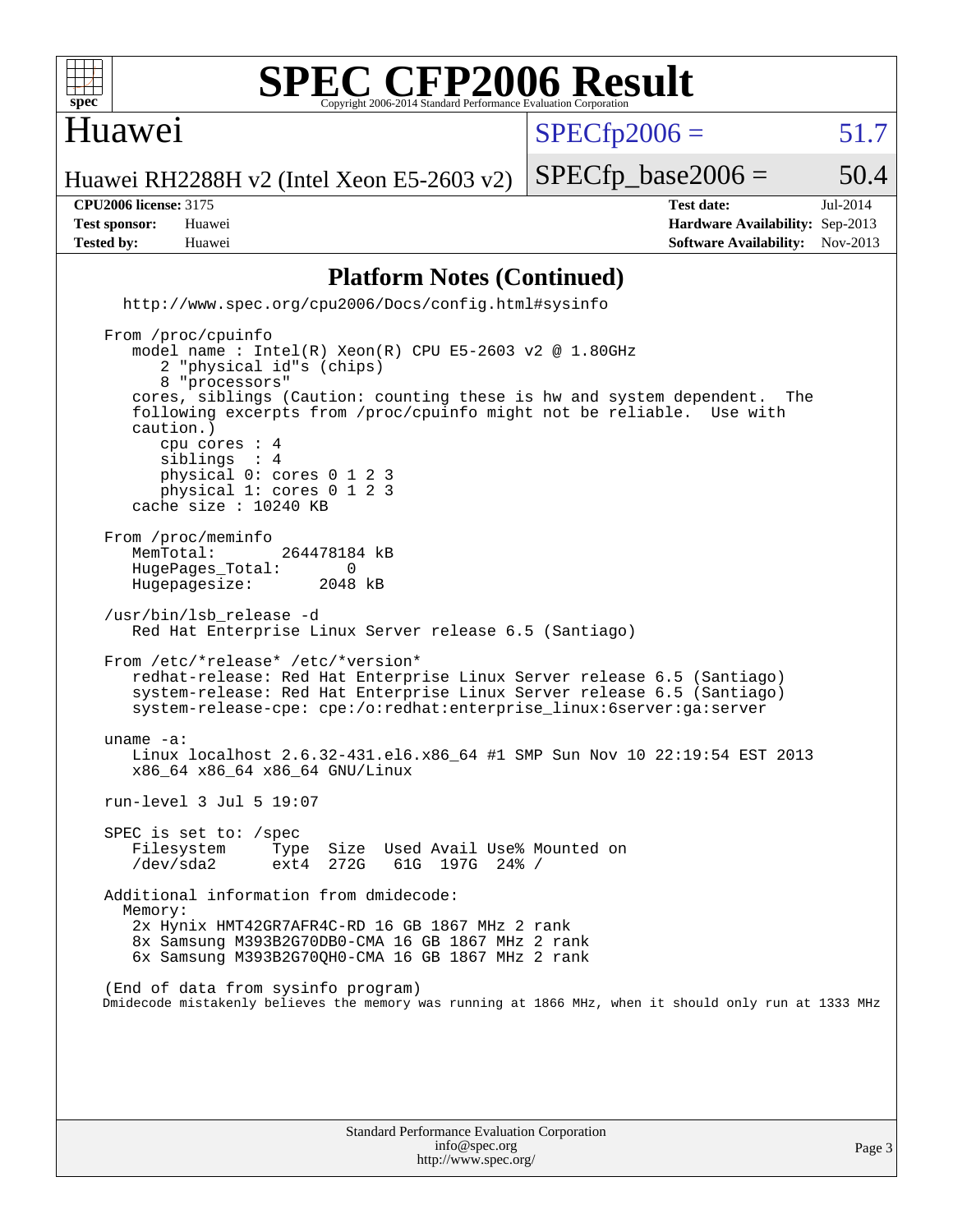

#### Huawei

 $SPECfp2006 = 51.7$  $SPECfp2006 = 51.7$ 

Huawei RH2288H v2 (Intel Xeon E5-2603 v2)

**[Tested by:](http://www.spec.org/auto/cpu2006/Docs/result-fields.html#Testedby)** Huawei **[Software Availability:](http://www.spec.org/auto/cpu2006/Docs/result-fields.html#SoftwareAvailability)** Nov-2013

**[CPU2006 license:](http://www.spec.org/auto/cpu2006/Docs/result-fields.html#CPU2006license)** 3175 **[Test date:](http://www.spec.org/auto/cpu2006/Docs/result-fields.html#Testdate)** Jul-2014 **[Test sponsor:](http://www.spec.org/auto/cpu2006/Docs/result-fields.html#Testsponsor)** Huawei **[Hardware Availability:](http://www.spec.org/auto/cpu2006/Docs/result-fields.html#HardwareAvailability)** Sep-2013

 $SPECfp\_base2006 = 50.4$ 

#### **[General Notes](http://www.spec.org/auto/cpu2006/Docs/result-fields.html#GeneralNotes)**

Environment variables set by runspec before the start of the run: KMP\_AFFINITY = "granularity=fine,compact,0,1"  $LD$ \_LIBRARY\_PATH = "/spec/libs/32:/spec/libs/64" OMP\_NUM\_THREADS = "8" Binaries compiled on a system with 2 x Xeon X5645 CPU + 16GB memory

 using RHEL 6.1 Transparent Huge Pages enabled with: echo always > /sys/kernel/mm/redhat\_transparent\_hugepage/enabled numactl --interleave=all runspec <etc> The Huawei RH2288H v2 and Huawei RH2288 v2 and the Huawei RH1288 v2 models are electronically equivalent. The results have been measured on a Huawei RH2288H v2 model

### **[Base Compiler Invocation](http://www.spec.org/auto/cpu2006/Docs/result-fields.html#BaseCompilerInvocation)**

[C benchmarks](http://www.spec.org/auto/cpu2006/Docs/result-fields.html#Cbenchmarks):  $icc$   $-m64$ 

[C++ benchmarks:](http://www.spec.org/auto/cpu2006/Docs/result-fields.html#CXXbenchmarks) [icpc -m64](http://www.spec.org/cpu2006/results/res2014q3/cpu2006-20140706-30351.flags.html#user_CXXbase_intel_icpc_64bit_bedb90c1146cab66620883ef4f41a67e)

[Fortran benchmarks](http://www.spec.org/auto/cpu2006/Docs/result-fields.html#Fortranbenchmarks): [ifort -m64](http://www.spec.org/cpu2006/results/res2014q3/cpu2006-20140706-30351.flags.html#user_FCbase_intel_ifort_64bit_ee9d0fb25645d0210d97eb0527dcc06e)

[Benchmarks using both Fortran and C](http://www.spec.org/auto/cpu2006/Docs/result-fields.html#BenchmarksusingbothFortranandC): [icc -m64](http://www.spec.org/cpu2006/results/res2014q3/cpu2006-20140706-30351.flags.html#user_CC_FCbase_intel_icc_64bit_0b7121f5ab7cfabee23d88897260401c) [ifort -m64](http://www.spec.org/cpu2006/results/res2014q3/cpu2006-20140706-30351.flags.html#user_CC_FCbase_intel_ifort_64bit_ee9d0fb25645d0210d97eb0527dcc06e)

## **[Base Portability Flags](http://www.spec.org/auto/cpu2006/Docs/result-fields.html#BasePortabilityFlags)**

| 410.bwaves: -DSPEC CPU LP64                 |                                                                |
|---------------------------------------------|----------------------------------------------------------------|
| 416.gamess: - DSPEC_CPU_LP64                |                                                                |
| 433.milc: -DSPEC CPU LP64                   |                                                                |
| 434.zeusmp: -DSPEC_CPU_LP64                 |                                                                |
| 435.gromacs: -DSPEC_CPU_LP64 -nofor_main    |                                                                |
| 436.cactusADM: -DSPEC CPU LP64 -nofor main  |                                                                |
| 437.leslie3d: -DSPEC CPU LP64               |                                                                |
| 444.namd: -DSPEC CPU LP64                   |                                                                |
| 447.dealII: -DSPEC_CPU_LP64                 |                                                                |
| 450.soplex: -DSPEC_CPU_LP64                 |                                                                |
| 453.povray: -DSPEC_CPU_LP64                 |                                                                |
| 454.calculix: - DSPEC CPU LP64 - nofor main |                                                                |
| 459.GemsFDTD: -DSPEC_CPU LP64               |                                                                |
| 465.tonto: -DSPEC CPU LP64                  |                                                                |
| 470.1bm: - DSPEC CPU LP64                   |                                                                |
|                                             | 481.wrf: -DSPEC CPU_LP64 -DSPEC_CPU_CASE_FLAG -DSPEC_CPU_LINUX |
| 482.sphinx3: -DSPEC_CPU_LP64                |                                                                |

| <b>Standard Performance Evaluation Corporation</b> |
|----------------------------------------------------|
| info@spec.org                                      |
| http://www.spec.org/                               |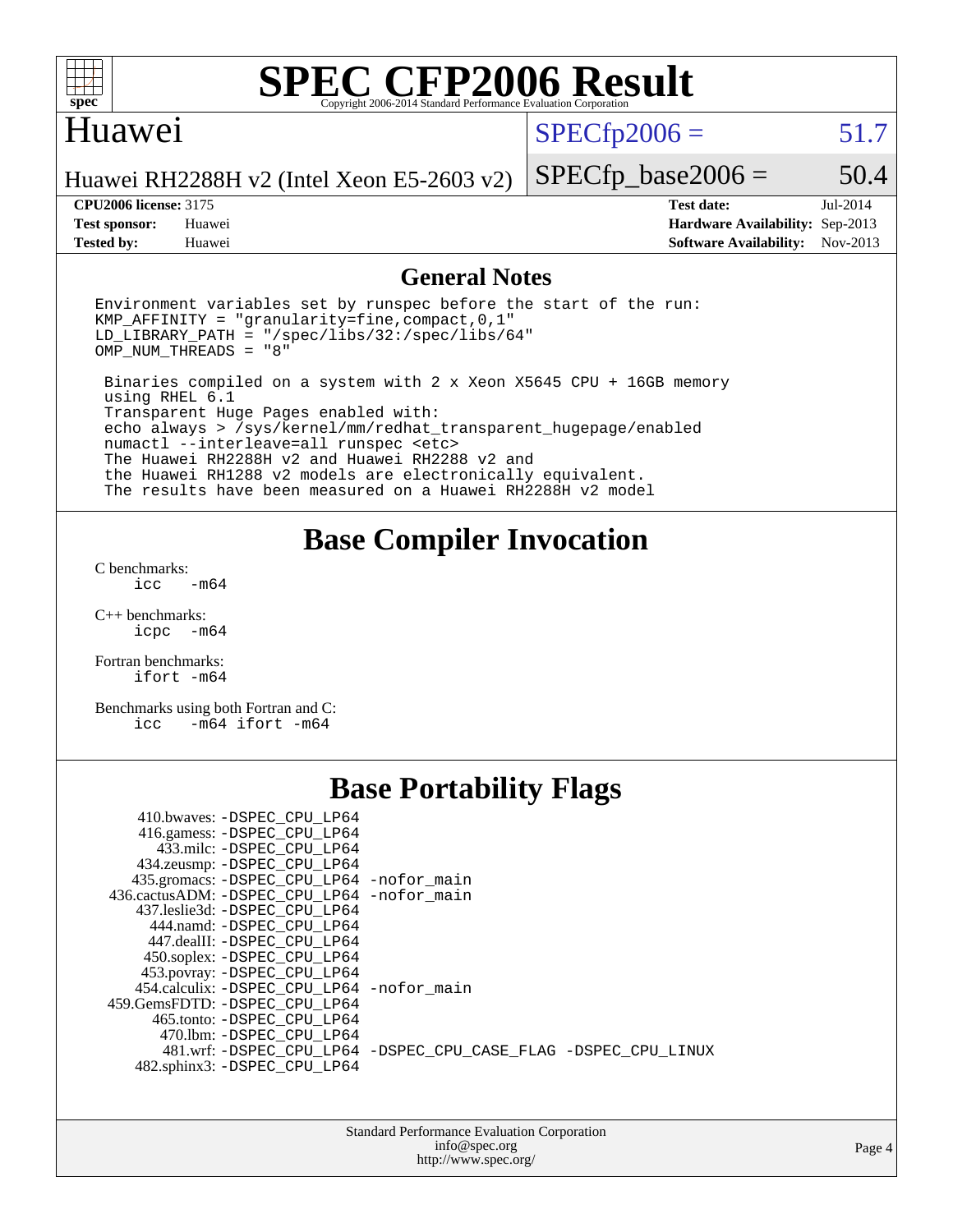

### Huawei

 $SPECfp2006 = 51.7$  $SPECfp2006 = 51.7$ 

Huawei RH2288H v2 (Intel Xeon E5-2603 v2)

**[Tested by:](http://www.spec.org/auto/cpu2006/Docs/result-fields.html#Testedby)** Huawei **[Software Availability:](http://www.spec.org/auto/cpu2006/Docs/result-fields.html#SoftwareAvailability)** Nov-2013

 $SPECfp\_base2006 = 50.4$ **[CPU2006 license:](http://www.spec.org/auto/cpu2006/Docs/result-fields.html#CPU2006license)** 3175 **[Test date:](http://www.spec.org/auto/cpu2006/Docs/result-fields.html#Testdate)** Jul-2014 **[Test sponsor:](http://www.spec.org/auto/cpu2006/Docs/result-fields.html#Testsponsor)** Huawei **[Hardware Availability:](http://www.spec.org/auto/cpu2006/Docs/result-fields.html#HardwareAvailability)** Sep-2013

## **[Base Optimization Flags](http://www.spec.org/auto/cpu2006/Docs/result-fields.html#BaseOptimizationFlags)**

[C benchmarks](http://www.spec.org/auto/cpu2006/Docs/result-fields.html#Cbenchmarks): [-xAVX](http://www.spec.org/cpu2006/results/res2014q3/cpu2006-20140706-30351.flags.html#user_CCbase_f-xAVX) [-ipo](http://www.spec.org/cpu2006/results/res2014q3/cpu2006-20140706-30351.flags.html#user_CCbase_f-ipo) [-O3](http://www.spec.org/cpu2006/results/res2014q3/cpu2006-20140706-30351.flags.html#user_CCbase_f-O3) [-no-prec-div](http://www.spec.org/cpu2006/results/res2014q3/cpu2006-20140706-30351.flags.html#user_CCbase_f-no-prec-div) [-static](http://www.spec.org/cpu2006/results/res2014q3/cpu2006-20140706-30351.flags.html#user_CCbase_f-static) [-parallel](http://www.spec.org/cpu2006/results/res2014q3/cpu2006-20140706-30351.flags.html#user_CCbase_f-parallel) [-opt-prefetch](http://www.spec.org/cpu2006/results/res2014q3/cpu2006-20140706-30351.flags.html#user_CCbase_f-opt-prefetch) [-ansi-alias](http://www.spec.org/cpu2006/results/res2014q3/cpu2006-20140706-30351.flags.html#user_CCbase_f-ansi-alias) [C++ benchmarks:](http://www.spec.org/auto/cpu2006/Docs/result-fields.html#CXXbenchmarks) [-xAVX](http://www.spec.org/cpu2006/results/res2014q3/cpu2006-20140706-30351.flags.html#user_CXXbase_f-xAVX) [-ipo](http://www.spec.org/cpu2006/results/res2014q3/cpu2006-20140706-30351.flags.html#user_CXXbase_f-ipo) [-O3](http://www.spec.org/cpu2006/results/res2014q3/cpu2006-20140706-30351.flags.html#user_CXXbase_f-O3) [-no-prec-div](http://www.spec.org/cpu2006/results/res2014q3/cpu2006-20140706-30351.flags.html#user_CXXbase_f-no-prec-div) [-static](http://www.spec.org/cpu2006/results/res2014q3/cpu2006-20140706-30351.flags.html#user_CXXbase_f-static) [-opt-prefetch](http://www.spec.org/cpu2006/results/res2014q3/cpu2006-20140706-30351.flags.html#user_CXXbase_f-opt-prefetch) [-ansi-alias](http://www.spec.org/cpu2006/results/res2014q3/cpu2006-20140706-30351.flags.html#user_CXXbase_f-ansi-alias) [Fortran benchmarks](http://www.spec.org/auto/cpu2006/Docs/result-fields.html#Fortranbenchmarks): [-xAVX](http://www.spec.org/cpu2006/results/res2014q3/cpu2006-20140706-30351.flags.html#user_FCbase_f-xAVX) [-ipo](http://www.spec.org/cpu2006/results/res2014q3/cpu2006-20140706-30351.flags.html#user_FCbase_f-ipo) [-O3](http://www.spec.org/cpu2006/results/res2014q3/cpu2006-20140706-30351.flags.html#user_FCbase_f-O3) [-no-prec-div](http://www.spec.org/cpu2006/results/res2014q3/cpu2006-20140706-30351.flags.html#user_FCbase_f-no-prec-div) [-static](http://www.spec.org/cpu2006/results/res2014q3/cpu2006-20140706-30351.flags.html#user_FCbase_f-static) [-parallel](http://www.spec.org/cpu2006/results/res2014q3/cpu2006-20140706-30351.flags.html#user_FCbase_f-parallel) [-opt-prefetch](http://www.spec.org/cpu2006/results/res2014q3/cpu2006-20140706-30351.flags.html#user_FCbase_f-opt-prefetch) [Benchmarks using both Fortran and C](http://www.spec.org/auto/cpu2006/Docs/result-fields.html#BenchmarksusingbothFortranandC):

[-xAVX](http://www.spec.org/cpu2006/results/res2014q3/cpu2006-20140706-30351.flags.html#user_CC_FCbase_f-xAVX) [-ipo](http://www.spec.org/cpu2006/results/res2014q3/cpu2006-20140706-30351.flags.html#user_CC_FCbase_f-ipo) [-O3](http://www.spec.org/cpu2006/results/res2014q3/cpu2006-20140706-30351.flags.html#user_CC_FCbase_f-O3) [-no-prec-div](http://www.spec.org/cpu2006/results/res2014q3/cpu2006-20140706-30351.flags.html#user_CC_FCbase_f-no-prec-div) [-static](http://www.spec.org/cpu2006/results/res2014q3/cpu2006-20140706-30351.flags.html#user_CC_FCbase_f-static) [-parallel](http://www.spec.org/cpu2006/results/res2014q3/cpu2006-20140706-30351.flags.html#user_CC_FCbase_f-parallel) [-opt-prefetch](http://www.spec.org/cpu2006/results/res2014q3/cpu2006-20140706-30351.flags.html#user_CC_FCbase_f-opt-prefetch) [-ansi-alias](http://www.spec.org/cpu2006/results/res2014q3/cpu2006-20140706-30351.flags.html#user_CC_FCbase_f-ansi-alias)

## **[Peak Compiler Invocation](http://www.spec.org/auto/cpu2006/Docs/result-fields.html#PeakCompilerInvocation)**

[C benchmarks](http://www.spec.org/auto/cpu2006/Docs/result-fields.html#Cbenchmarks):  $\text{icc}$  -m64

[C++ benchmarks:](http://www.spec.org/auto/cpu2006/Docs/result-fields.html#CXXbenchmarks) [icpc -m64](http://www.spec.org/cpu2006/results/res2014q3/cpu2006-20140706-30351.flags.html#user_CXXpeak_intel_icpc_64bit_bedb90c1146cab66620883ef4f41a67e)

[Fortran benchmarks](http://www.spec.org/auto/cpu2006/Docs/result-fields.html#Fortranbenchmarks): [ifort -m64](http://www.spec.org/cpu2006/results/res2014q3/cpu2006-20140706-30351.flags.html#user_FCpeak_intel_ifort_64bit_ee9d0fb25645d0210d97eb0527dcc06e)

[Benchmarks using both Fortran and C](http://www.spec.org/auto/cpu2006/Docs/result-fields.html#BenchmarksusingbothFortranandC): [icc -m64](http://www.spec.org/cpu2006/results/res2014q3/cpu2006-20140706-30351.flags.html#user_CC_FCpeak_intel_icc_64bit_0b7121f5ab7cfabee23d88897260401c) [ifort -m64](http://www.spec.org/cpu2006/results/res2014q3/cpu2006-20140706-30351.flags.html#user_CC_FCpeak_intel_ifort_64bit_ee9d0fb25645d0210d97eb0527dcc06e)

## **[Peak Portability Flags](http://www.spec.org/auto/cpu2006/Docs/result-fields.html#PeakPortabilityFlags)**

Same as Base Portability Flags

## **[Peak Optimization Flags](http://www.spec.org/auto/cpu2006/Docs/result-fields.html#PeakOptimizationFlags)**

[C benchmarks](http://www.spec.org/auto/cpu2006/Docs/result-fields.html#Cbenchmarks):

433.milc:  $-x$ AVX(pass 2)  $-p$ rof-gen(pass 1)  $-p$ po(pass 2)  $-03$ (pass 2) [-no-prec-div](http://www.spec.org/cpu2006/results/res2014q3/cpu2006-20140706-30351.flags.html#user_peakPASS2_CFLAGSPASS2_LDFLAGS433_milc_f-no-prec-div)(pass 2) [-prof-use](http://www.spec.org/cpu2006/results/res2014q3/cpu2006-20140706-30351.flags.html#user_peakPASS2_CFLAGSPASS2_LDFLAGS433_milc_prof_use_bccf7792157ff70d64e32fe3e1250b55)(pass 2) [-static](http://www.spec.org/cpu2006/results/res2014q3/cpu2006-20140706-30351.flags.html#user_peakOPTIMIZE433_milc_f-static) [-auto-ilp32](http://www.spec.org/cpu2006/results/res2014q3/cpu2006-20140706-30351.flags.html#user_peakCOPTIMIZE433_milc_f-auto-ilp32) [-ansi-alias](http://www.spec.org/cpu2006/results/res2014q3/cpu2006-20140706-30351.flags.html#user_peakCOPTIMIZE433_milc_f-ansi-alias)

 $470$ .lbm: basepeak = yes

 $482$ .sphinx3: basepeak = yes

Continued on next page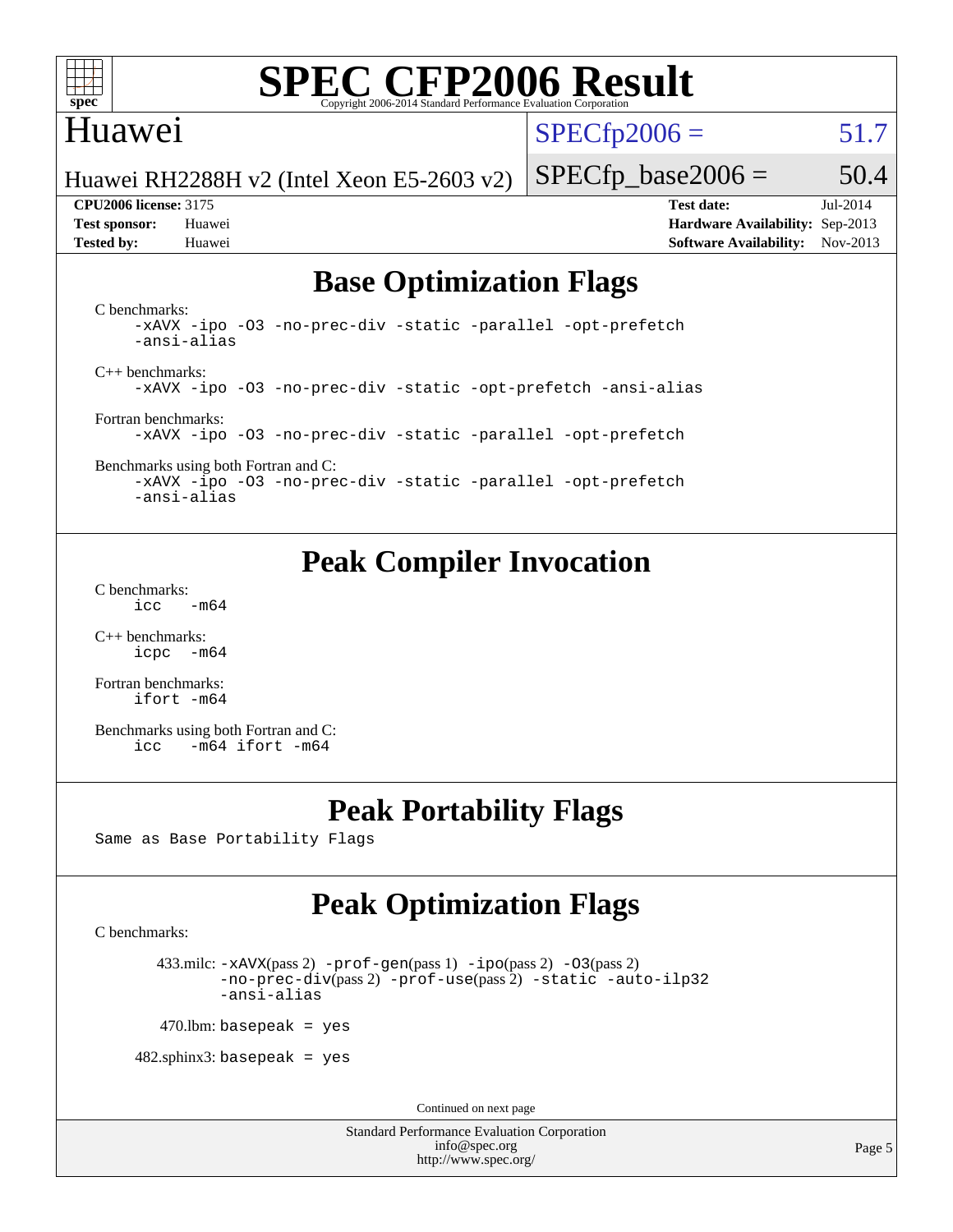

Huawei

 $SPECfp2006 = 51.7$  $SPECfp2006 = 51.7$ 

Huawei RH2288H v2 (Intel Xeon E5-2603 v2)

 $SPECTp\_base2006 = 50.4$ **[CPU2006 license:](http://www.spec.org/auto/cpu2006/Docs/result-fields.html#CPU2006license)** 3175 **[Test date:](http://www.spec.org/auto/cpu2006/Docs/result-fields.html#Testdate)** Jul-2014

**[Test sponsor:](http://www.spec.org/auto/cpu2006/Docs/result-fields.html#Testsponsor)** Huawei **[Hardware Availability:](http://www.spec.org/auto/cpu2006/Docs/result-fields.html#HardwareAvailability)** Sep-2013 **[Tested by:](http://www.spec.org/auto/cpu2006/Docs/result-fields.html#Testedby)** Huawei **[Software Availability:](http://www.spec.org/auto/cpu2006/Docs/result-fields.html#SoftwareAvailability)** Nov-2013

## **[Peak Optimization Flags \(Continued\)](http://www.spec.org/auto/cpu2006/Docs/result-fields.html#PeakOptimizationFlags)**

```
C++ benchmarks: 
        444.namd: -xAVX(pass 2) -prof-gen(pass 1) -ipo(pass 2) -O3(pass 2)
               -no-prec-div(pass 2) -prof-use(pass 2) -fno-alias
                -auto-ilp32
       447.dealII: basepeak = yes
       450.soplex: basepeak = yes
      453.povray: -xAVX(pass 2) -prof-gen(pass 1) -ipo(pass 2) -O3(pass 2)
                -no-prec-div(pass 2) -prof-use(pass 2) -unroll4 -ansi-alias
Fortran benchmarks: 
      410.bwaves: -xAVX -ipo -O3 -no-prec-div -opt-prefetch -parallel
               -static
      416.gamess: -xAVX(pass 2) -prof-gen(pass 1) -ipo(pass 2) -O3(pass 2)
                -no-prec-div(pass 2) -prof-use(pass 2) -unroll2
                -inline-level=0-scalar-rep--static
      434.zeusmp: basepeak = yes
      437.leslie3d: basepeak = yes
  459.GemsFDTD: -xAVX(pass 2) -prof-gen(pass 1) -ipo(pass 2) -O3(pass 2)
                -no-prec-div(pass 2) -prof-use(pass 2) -unroll2
                -inline-level=0 -opt-prefetch -parallel
        465.tonto: -xAVX(pass 2) -prof-gen(pass 1) -ipo(pass 2) -O3(pass 2)
               -no-prec-div(pass 2) -prof-use(pass 2) -inline-calloc
               -opt-malloc-options=3 -auto -unroll4
Benchmarks using both Fortran and C: 
     435.gromacs: basepeak = yes
 436.cactusADM: basepeak = yes 454.calculix: -xAVX -ipo -O3 -no-prec-div -auto-ilp32 -ansi-alias
        481.wrf: basepeak = yes
```
The flags files that were used to format this result can be browsed at <http://www.spec.org/cpu2006/flags/Intel-ic12.1-official-linux64.20120912.html> <http://www.spec.org/cpu2006/flags/Huawei-Platform-Settings-V1.0-IVB-RevG.html>